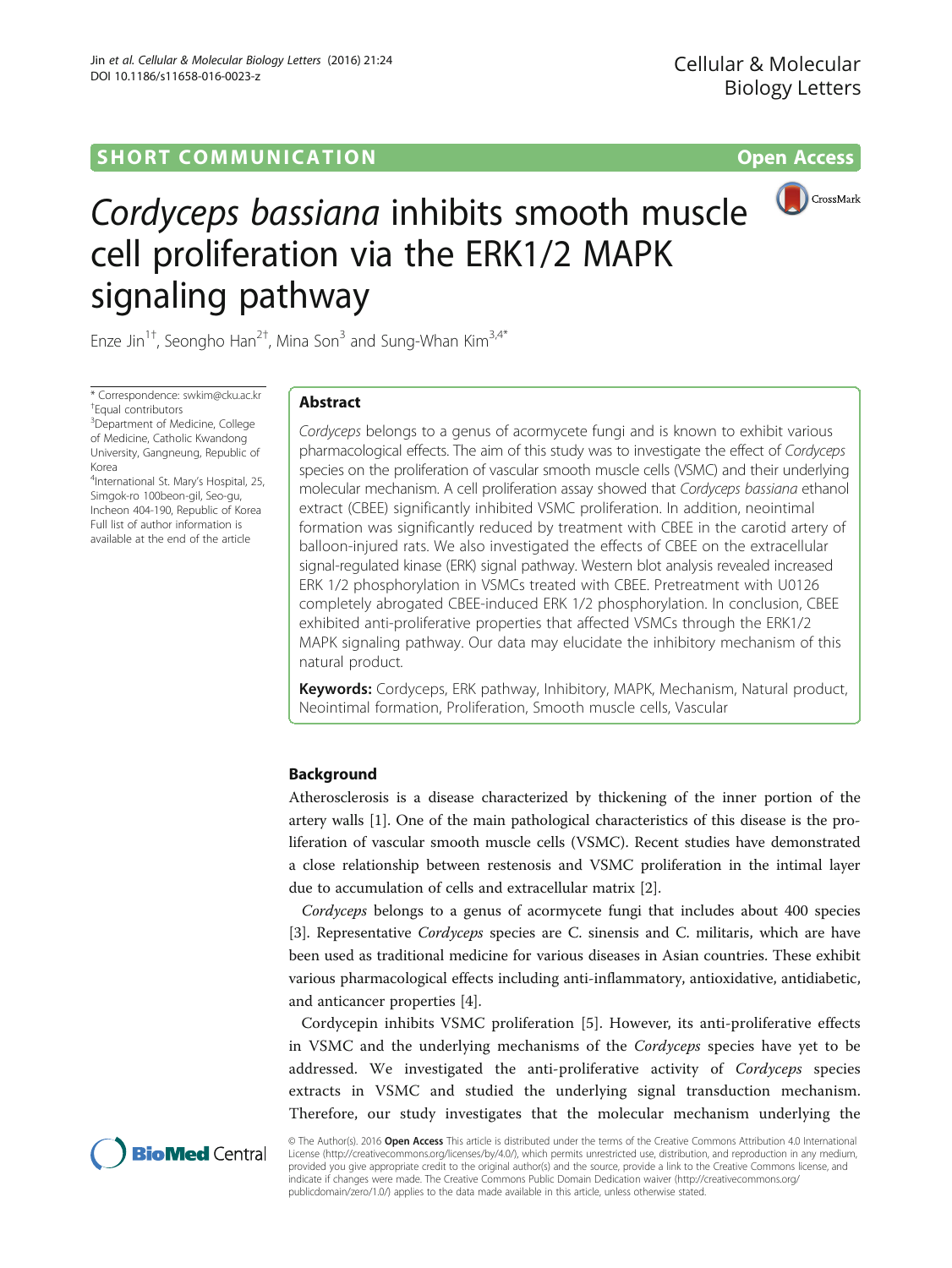anti-atherosclerotic effects of Cordyceps species extracts. This pathway might highlight a potential therapeutic intervention for cardiovascular disease.

## **Methods**

## Materials

Cordyceps bassiana ethanol extract (CBEE), Cordyceps militaris butanol extract (CMBE), and Cordyceps pruinosa methanol extract (CPME) were extracted using conventional extraction methods [[6\]](#page-7-0). The signal pathway inhibitors U0126, SP600125, and SB202190 were purchased from Calbiochem (La Jolla, CA, USA). Antibodies against ERK, phospho-ERK, JNK, phospho-JNK, p38 MAPK, and phospho-p38 MAPK were purchased from Cell Signaling Technology (Beverly, MA, USA). Horseradish peroxidase (HRP)-conjugated goat anti-rabbit IgG was used as the secondary antibody.

## Solvent extraction

Solvent extraction was performed as described previously [\[6](#page-7-0), [7](#page-7-0)]. In brief, Air-dried Cordyceps (175 g) were powdered and extracted at  $70 \sim 80$  °C with 80 % ethanol, methanol and butanol. The extract was filtered, taken to dryness under reduced pressure and concentrated by a rotary vacuum evaporator (EYELA N-1000, Japan). The lyophilized crude extracts were sequentially fractionated with n-hexane (Hexane), ethyl acetate (EtOAc) and  $n$ -butanol (BuOH). Each extract was dissolved in dimethyl sulphoxide (DMSO) as a concentration.

## Cell culture

Rat aortic smooth muscle cells (RaoSMCs) were cultured in DMEM supplemented with fetal bovine serum (Gibco, Grand Island, NY, USA) in 75 cm<sup>2</sup> flasks in a 37 °C incubator at 5 %  $CO<sub>2</sub>$ .

#### Cell proliferation assays

RaoSMCs were plated in triplicate in 96-well plates at  $2 \times 10^3$  cells per well. The cells were starved with 0.1 % FBS for 24 h and then treated with three kinds of Cordyceps extracts or 10 % serum. After treatment, cell proliferation was measured using a CCK-8 assay kit (Dojindo, Japan). The CCK-8 assay kit was treated with DMEM, and then 100 μl was added to each well and incubated for 2 h at 37 °C. The absorbance was measured at 450 nm with a spectrometer.

## Neointima formation assay

Animal experiment conforms to the Animal Care and NIH guidelines were approved by the local animal care committee. Balloon denudation of the common carotid artery endothelium was evoked in four-week old 250 g Male Sprague–Dawley rats (Daihan-Biolink Co., Chungbuk, Korea) as previously reported [[5, 8](#page-7-0)]. All rats were anaesthetized with Ketamine (10 mg/kg, Yuhan, Seoul, Korea) and Xylazine (5 mg/kg, Bayer Korea, Seoul, Korea). After exposure of the left carotid artery, a 2F Fogarty balloon catheter (Edwards Lifesciences, Mississauga, ON) was inserted into the external carotid branch to the aortic arch. And then catheter was insufflated to produce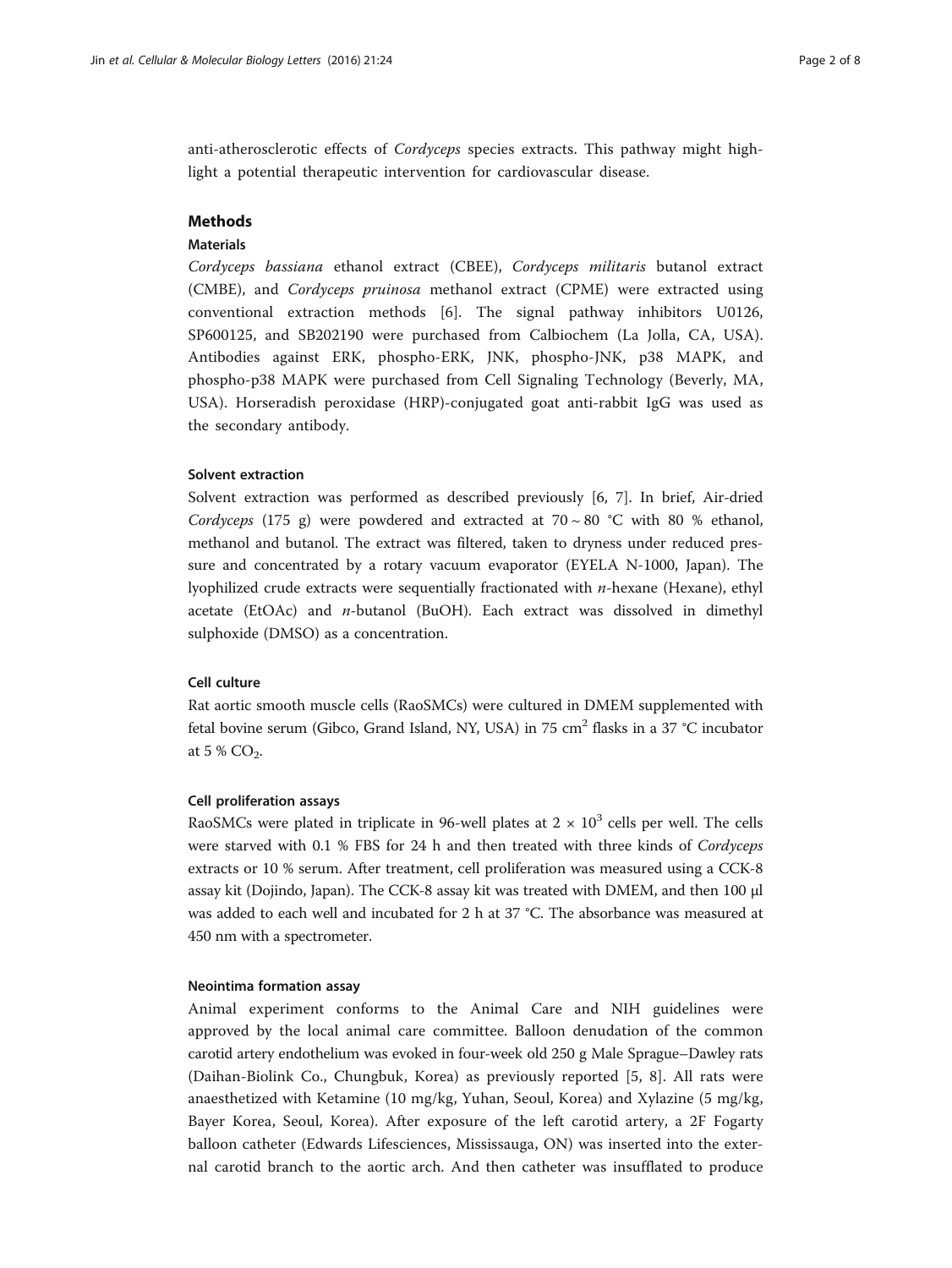slight resistance, and withdrawn three times. Sham-operated control was performed with the same procedure and the exception of the balloon insertion. Vehicle (saline) or 0.05 ml of CBEE (4 μg/ml) was administered daily via ip. for 3 weeks after the balloon injury.

## H&E staining

Sprague–Dawley rats were sacrificed 3 weeks after the balloon injury. And their carotid arteries were harvested and fixed with 4 % paraformaldehyde. Within 24 h after fixation, each section was embedded in OCT compound (Sakura Finetek USA, Torrance, CA, USA), snap frozen in liquid nitrogen, and sectioned in thickness increments of 10-μm carotid artery sections were cut with a microtome and mounted on slides. Sections were stained with hematoxylin and eosin (H&E) and evaluated with light microscopy to assess the histological effects. Normal and neointimal areas were measured using NIH images.

## Western blotting

The western blot analysis was performed as previously described [[9](#page-7-0), [10](#page-7-0)]. Cells were washed once with PBS and then protein was extracted using a lysis buffer (Biosesang, Korea) containing 150 mM NaCl, 1 % Triton X-100, 1 % sodium deoxycholate, 0.1 % SDS, 50 mM Tris/HCl (pH 7.5), and 2mM EDTA (pH8.0) with a protease inhibitor cocktail (GenDEPOT, Barker, TX, USA) and phosphatase inhibitor cocktail (Sigma, St. Louis, MO, USA). Protein concentrations were determined using a BCA protein assay kit (Pierce Biotechnology, Rockford, IL, USA). For western blotting, equal amounts of protein were electrophoresed on 12 % sodium dodecyl sulfate (SDS)– polyacrylamide gels, transferred to nitrocellulose membranes (BioRad, Hercules, CA, USA), blocked using TBS-T (TBS-Tween 20; 0.1 % Tween 20) containing 5 %  $(w/v)$  non-fat dried skim milk powder for 1 h at room temperature, and incubated with monoclonal primary antibodies (1:1000) in a blocking buffer overnight at 4 °C [[8](#page-7-0), [11\]](#page-7-0). The membrane was washed three times with TBS-T for 10min and incubated with horseradish peroxidase (HRP)-conjugated secondary antibody for 1 h at room temperature. After extensive washing, bands were detected using ECL western blotting detection reagent (Biosesang). Protein expression levels were determined using the Davinch-K western image System (Lab plus, Korea).

## Statistical analysis

All data are presented as mean ± standard deviation (SD) from at least three independent experiments. The statistical significance was determined using the Student's t-test for unpaired samples between two groups.  $p < 0.05$  was considered statistically significant.

## Results

## CBEE inhibited VSMC proliferation

To confirm the effect of CBEE on VSMC anti-proliferation, cells were cultured for 24 h in complete medium containing 10 % FBS at various concentrations of CBEE ( $0 \sim 4 \mu g/ml$ ). As shown in Fig. [1a,](#page-3-0) we observed a concentration-dependent decrease in cell viability after treatment with CBEE. In addition, CBEE exerted a time-dependent decrease in cell viability (Fig. [1b\)](#page-3-0). We could not find any Toxicity of CBEE in this study.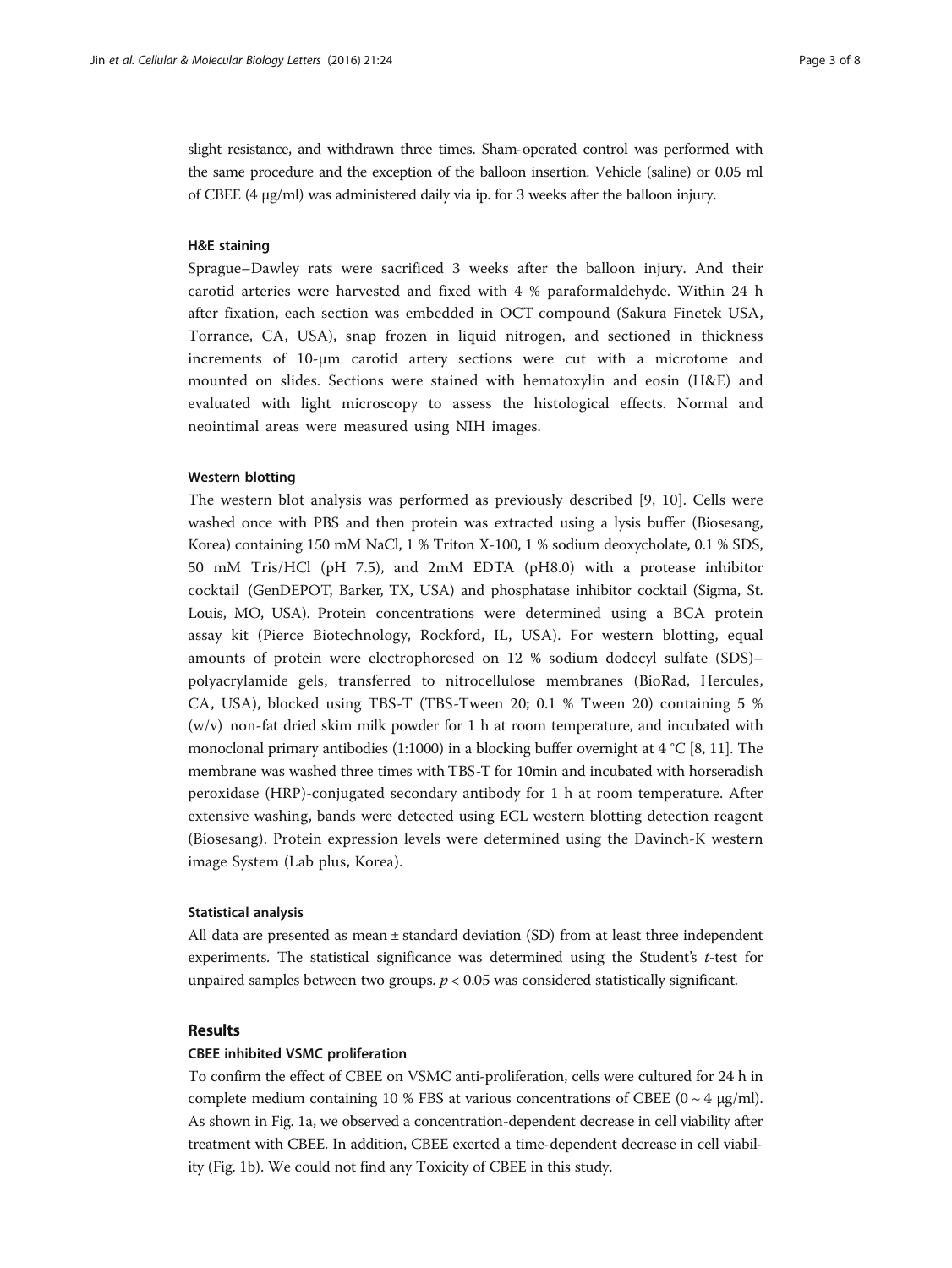<span id="page-3-0"></span>

## Anti-proliferative of Cordyceps species on VSMC

To identify the anti-proliferative effects of other Cordyceps species, VSMC were cultured for 3 days in complete medium containing 10 % FBS with three Cordyceps species: CBEE, CMBF, and CPME. A cell proliferation assay showed that CBEE significantly inhibited VSMC proliferation (Fig. 1c). However, other Cordyceps species did not inhibit VSMC proliferation.

## CBEE inhibited neointima formation

To quantify the effect of CBEE on neointimal hyperplasia, we induced balloon injury in rats. Histomorphometric analysis using carotid arterry sections was performed. Vehicle treated group induced abundant neointimal hyperplasia. However, CBEE (4 μg/mL) treated group exhibited a significant reduction of neointima formation compare with control (vehicle) group ( $p = 0.019$ ) (Fig. [2\)](#page-4-0).

## U0126 inhibit CBEE-induced VSMC anti-proliferation

To better understand the molecular mechanisms involved in the VSMC antiproliferative effects of CBEE, we investigated the possible involvement of the MAPK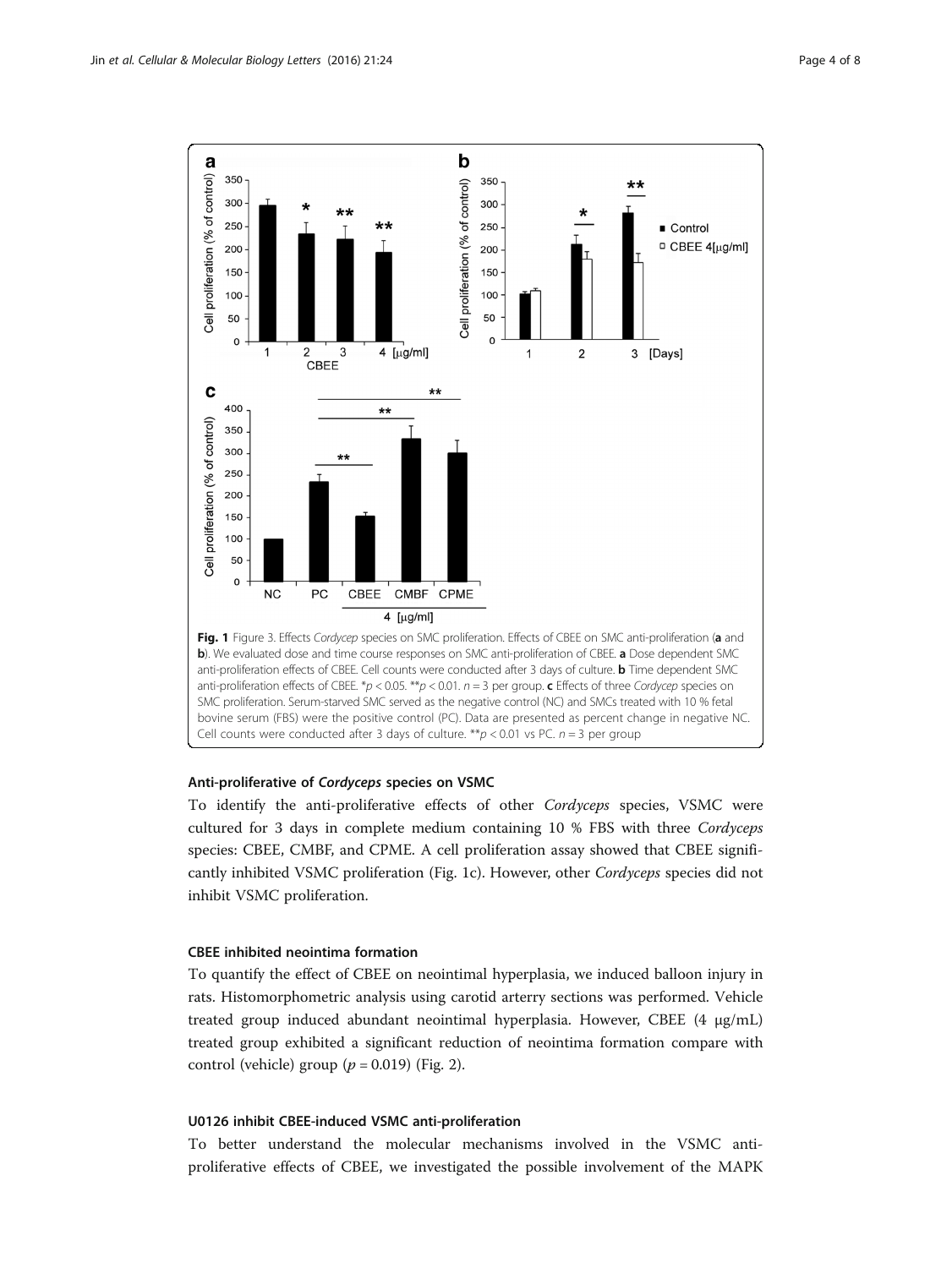<span id="page-4-0"></span>

signaling pathway. To determine whether extracellular signal–regulated kinase (ERK) 1/2 activation is involved in CBEE-induced VSMC proliferation, we treated cells with the MEK/ERK inhibitor U0126 for 1h and then stimulated with CBEE for 72 h. Proliferation assays were then performed with the CCK-8 assay. The ERK1/2 inhibitor U0126 significantly blocked CBEE-mediated VSMC anti-proliferation in a dose-dependent manner, as examined by cell counting (Fig. 3).

## CBEE-activated ERK1/2 phosphorylation

Our previous results prompted us to further investigate whether CBEE activates the ERK 1/2 signaling pathway. To address this issue, cell lysates were probed for ERK 1/2 phosphorylation and protein levels. Western blot analysis revealed increased ERK 1/2 phosphorylation in VSMCs treated with 4 μg/mL CBEE after 3, 6, and 24 h, with the maximal increase occurring after 3 h of treatment (Fig. [4\)](#page-5-0).

## CBEE-activated ERK1/2 phosphorylation is inhibited by U0126

Next, we examined the action of the specific inhibitor U0126 on the ERK 1/2 pathway activation. Western blot analysis showed that pretreatment with U0126 completely abrogated CBEE-induced (3- and 6 h) ERK 1/2 phosphorylation (Fig. [5\)](#page-5-0).

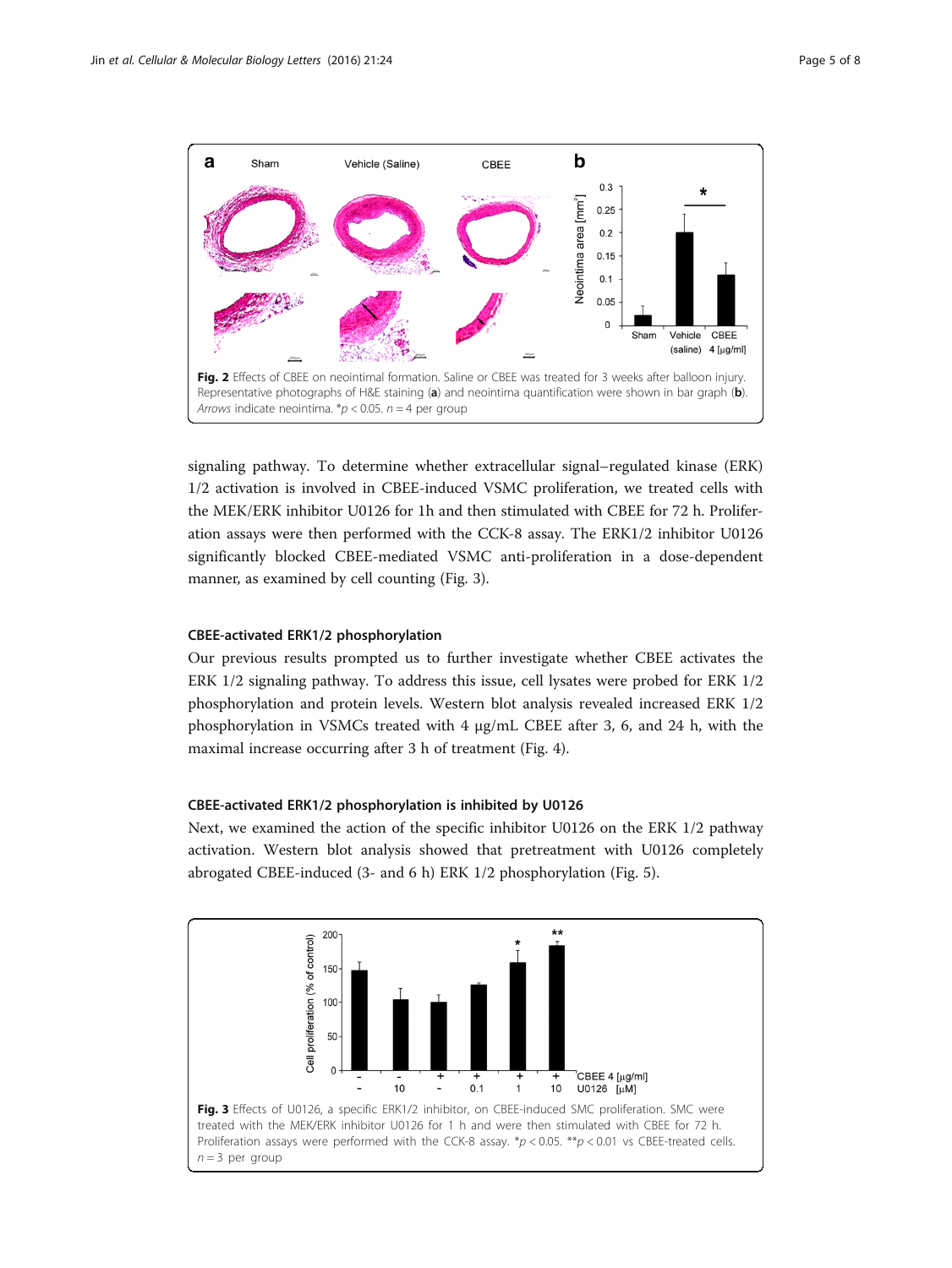<span id="page-5-0"></span>

## **Discussion**

Our results clearly demonstrate that CBEE inhibits VSMC proliferation. Notably, CBEE inhibited VSMC proliferation by modulating the ERK1/2 MAPK signaling pathway. To the best of our knowledge, this is the first report connecting molecular mechanisms of CBEE to its anti-proliferative effects on VSMC.

Endothelial injury initiates the pathogenesis of various vascular diseases such as atherosclerosis [[12\]](#page-7-0). Chronic damage to arterial endothelium leads to lipid accumulation and adhesion of monocytes and platelets. Various cytokines derived from these cells promote the migration and proliferation of VSMC, leading to the later atherosclerotic plaque [[1,](#page-6-0) [13\]](#page-7-0). Another form of occluded arteries in revascularization is restenosis. Although multiple therapies such as anticoagulants and antiplatelet agents have been developed, restenosis is still a challenging risk factor after percutaneous transluminal coronary angioplasty (PTCA) [\[14](#page-7-0)]. Thrombosis by elastic recoil and vasospasm is the major cause of early restenosis [\[15](#page-7-0)]. However, fibrocellular proliferation, which includes VSMC and inflammatory cells, is the main pathogenic cause of late restenosis [[16\]](#page-7-0). Thus, we explored natural products as an anti-proliferative drug to treat vascular disease related to VSMC hyperplasia.

Recent reports indicate that cordycepin inhibits VSMC proliferation [\[5](#page-7-0)] and attenuates neointimal formation by inhibiting reactive oxygen species-mediated responses [\[17](#page-7-0)]. However, the anti-proliferative effects and biological activity of various Cordyceps species on VSMC are not fully understood. We found CBEE, which contained a yellowish colored compound, was reported to have significant anti-

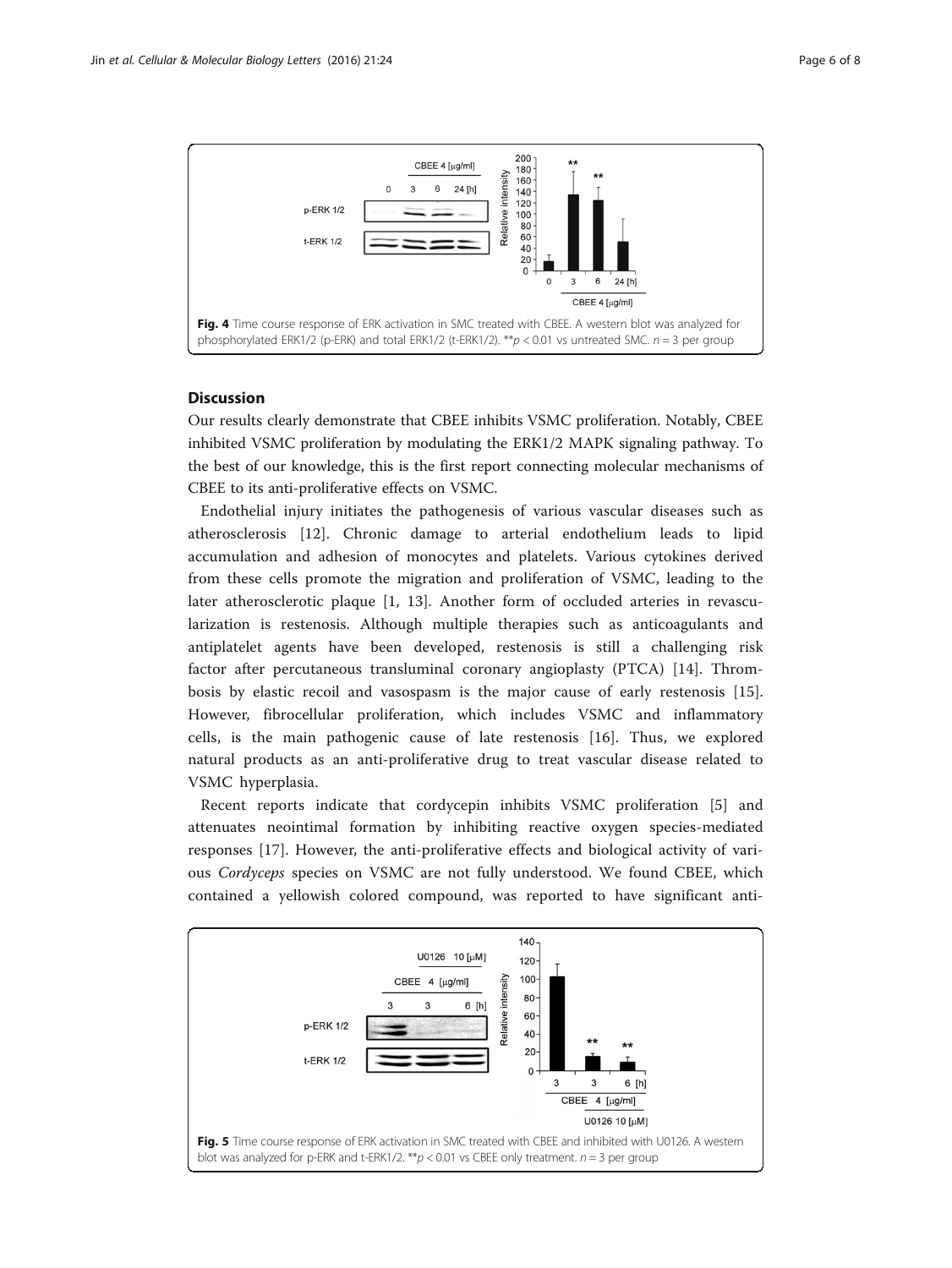<span id="page-6-0"></span>proliferative effects on VSMC. However, data on the biological activities of CBEE are limited. One recent report demonstrated that CBEE suppressed the expression of interleukin-12 and phosphorylation of p38 in lipopolysaccharide-activated macrophages without altering cell viability [\[18](#page-7-0)]. Interestingly, only CBEE showed inhibitory effect on VSMC in this study. We speculate that other treatment time or concentration of Cordyceps species extracts (CMBF or CPME) could exhibit inhibitory effect on VSMC. However, major active compounds derived from CBEE and their anti-proliferative or anti-inflammatory properties compare with CMBF or CPME should be clarified in further studies.

According previous reports, ERK1/2 has distinct functions in the inhibition of cell growth [[19\]](#page-7-0). Jung et al. reported that the Ras/ERK1 pathway regulates G1 phase cell-cycle arrest in cordycepin-induced inhibition of VSMC proliferation [[20](#page-7-0)]. Cordycepin also inhibited DNA synthesis and cell growth. In addition, cordycepin is associated with proliferative effects via the P38 and JNK MAPK signaling pathway in several cell lines [\[21](#page-7-0), [22](#page-7-0)]. Consistent with this report, CBEE activated phospho-ERK and the ERK inhibitor U0126 inhibited CBEE induced antiproliferative effects on VSMC, indicating a significant association with the ERK1/2 MAPK signaling pathway.

## Conclusion

In conclusion, CBEE exhibited anti-proliferative properties that affected VSMC through the ERK1/2 MAPK signaling pathway. Our data may elucidate the inhibitory mechanism of this natural product, Cordyceps bassiana, and helps us to understand its protective effects in cardiovascular disease-associated pathophysiology. However, further studies are necessary to identify the major active components of CBEE.

#### Abbreviations

CBEE: Cordyceps bassiana ethanol extract; CMBE: Cordyceps militaris butanol extract; CPME: Cordyceps pruinosa methanol extract; ERK: Extracellular signal-regulated kinase; MAPK: Mitogen-activated protein kinase; VSMC: Vascular smooth muscle cells

#### Acknowledgements

This study was supported by a National Research Foundation of Korea grant funded by the Korean government (No. NRF-2015M3A9E6029558), and the Dong-A University research fund. And this work was supported by research fund of Catholic Kwandong University International St. Mary's Hospital (201604740001).

#### Authors' contributions

Conceived and designed the experiments: S-WK. Performed major experiments: EJ, SH, MS. Analyzed the data: EJ, SH, S-WK. Contributed reagents/materials/analysis tools: EJ, SH. Wrote the paper: S-WK. All authors read and approved the manuscript.

## Competing interests

The authors declare that they have no competing interests.

#### Author details

<sup>1</sup>Department of Cardiology, The Fourth Affiliated Hospital of Harbin Medical University, Harbin, China. <sup>2</sup>Department of Family Medicine, College of Medicine, Dong-A University, Busan, Republic of Korea. <sup>3</sup>Department of Medicine, College of Medicine, Catholic Kwandong University, Gangneung, Republic of Korea. <sup>4</sup>International St. Mary's Hospital, 25, Simgok-ro 100beon-gil, Seo-gu, Incheon 404-190, Republic of Korea.

## Received: 28 October 2015 Accepted: 15 March 2016 Published online: 21 October 2016

#### References

- Ross R, Glomset JA. Atherosclerosis and the arterial smooth muscle cell: Proliferation of smooth muscle is a key event in the genesis of the lesions of atherosclerosis. Science. 1973;180:1332–9.
- 2. Ross R, Glomset JA. The pathogenesis of atherosclerosis (first of two parts). N Engl J Med. 1976;295:369–77.